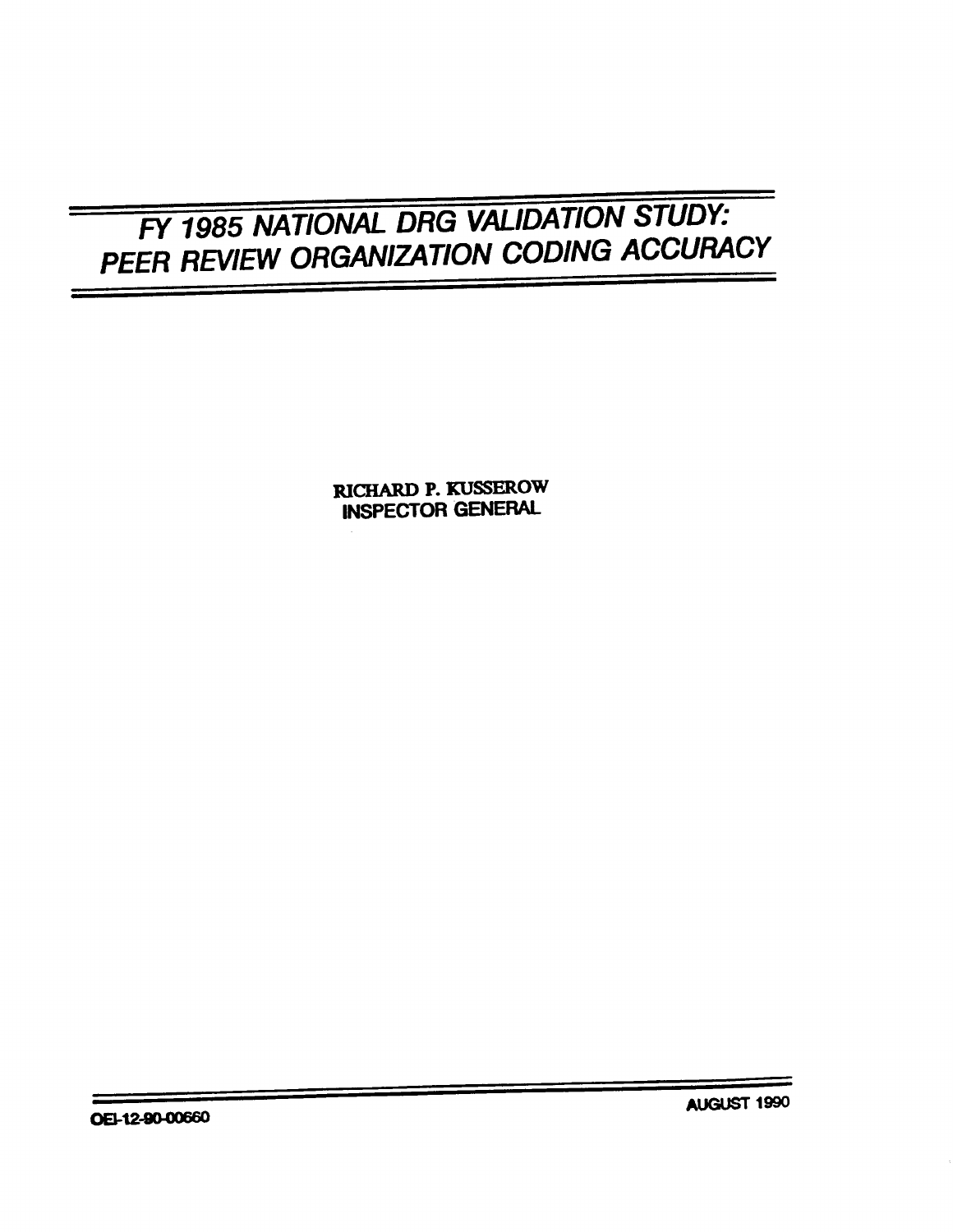## **EXECUTIVE SUMMARY**

#### **PURPOSE**

This inspection analyzes the accuracy of peer review organization (PRO) coding of diagnosis related groups (DRGs).

#### **BACKGROUND**

The "FY 1985 National DRG Validation Study" recoded 7,050 discharges stratified by hospital size. The Office of Inspector General (OIG) located PRO reabstractions for 23.9 percent of the sample. This subsample accurately represented the underlying population by age, sex, diagnosis related groups, and other probable confounders.

#### **FINDINGS**

- The PROs correctly coded 78.1 percent of reabstractions, a significantly lower proportion than the 81.8 percent accurately paid by the Fiscal Intermediaries.
- A PRO that changed a DRG had a 90.5 percent chance of being wrong.
- On average, the PROs upcoded their erroneous DRG reabstractions, compounding the financial effect of their lower coding accuracy. These errors caused at least \$172.9 million in overpayments for Fiscal Year 1985.

#### **RECOMMENDATIONS**

- The Health Care Financing Administration (HCFA) should determine whether the  $\bullet$ proportion of PRO reabstraction errors has decreased.
- The HCFA should determine whether the SuperPRO also finds this distribution of changes to PRO coding.
- The HCFA should determine whether internal quality controls of the PROs increase  $\bullet$ the accuracy of their DRG reabstractions.

In the April 24 comments on a draft of this inspection, the HCFA stated that it has taken a number of actions to improve the accuracy of PRO coding. We agree that these actions respond to the intent of these recommendations. The OIG is now collecting FY 1988 PRO coding data. Comparison of these independently generated data sets will measure the progress achieved by the HCFA in improving PRO coding accuracy.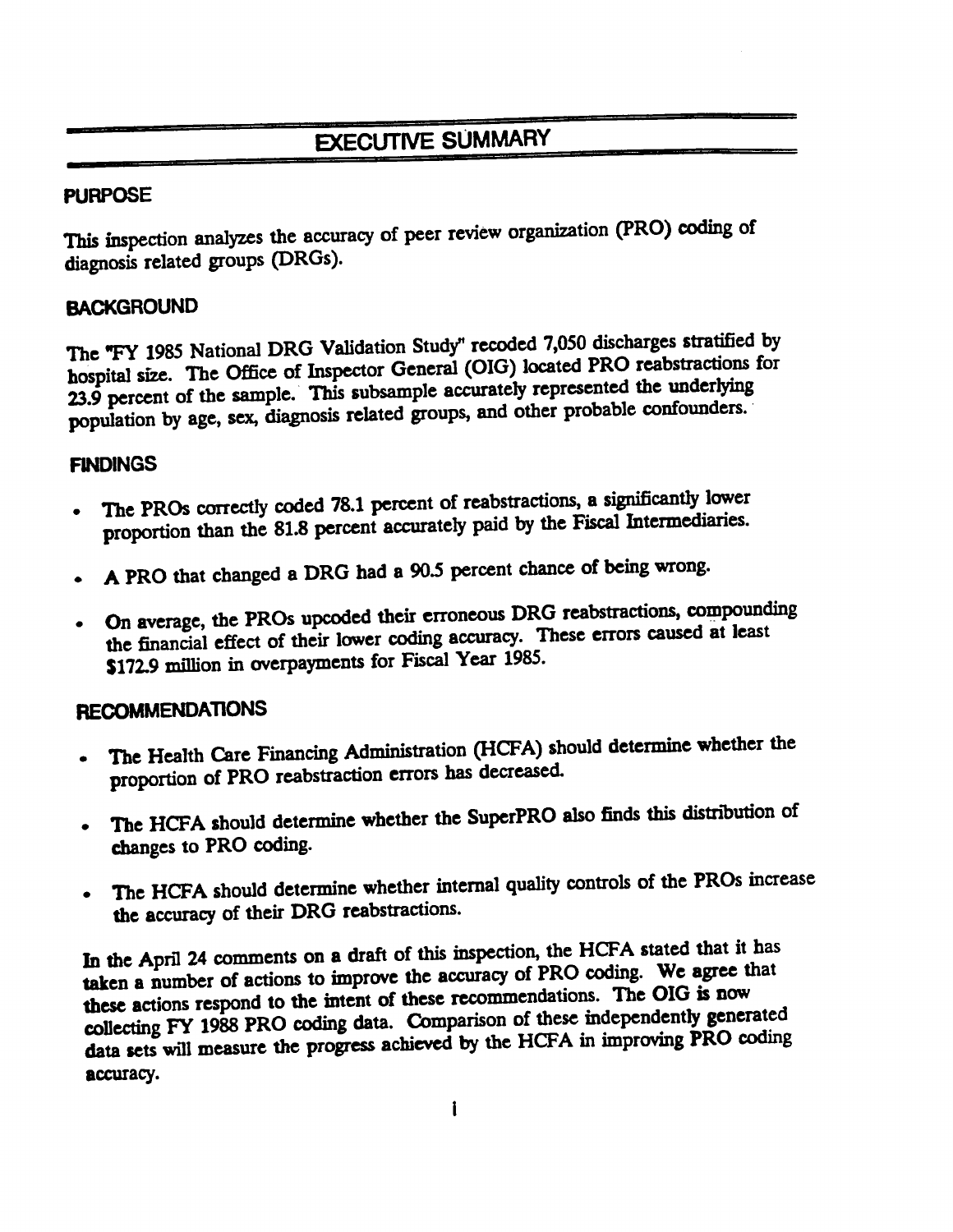## TABLE OF CONTENTS

 $\bar{z}$ 

| 6<br>$\boldsymbol{6}$ |
|-----------------------|
|                       |
|                       |
|                       |
|                       |
|                       |
|                       |
|                       |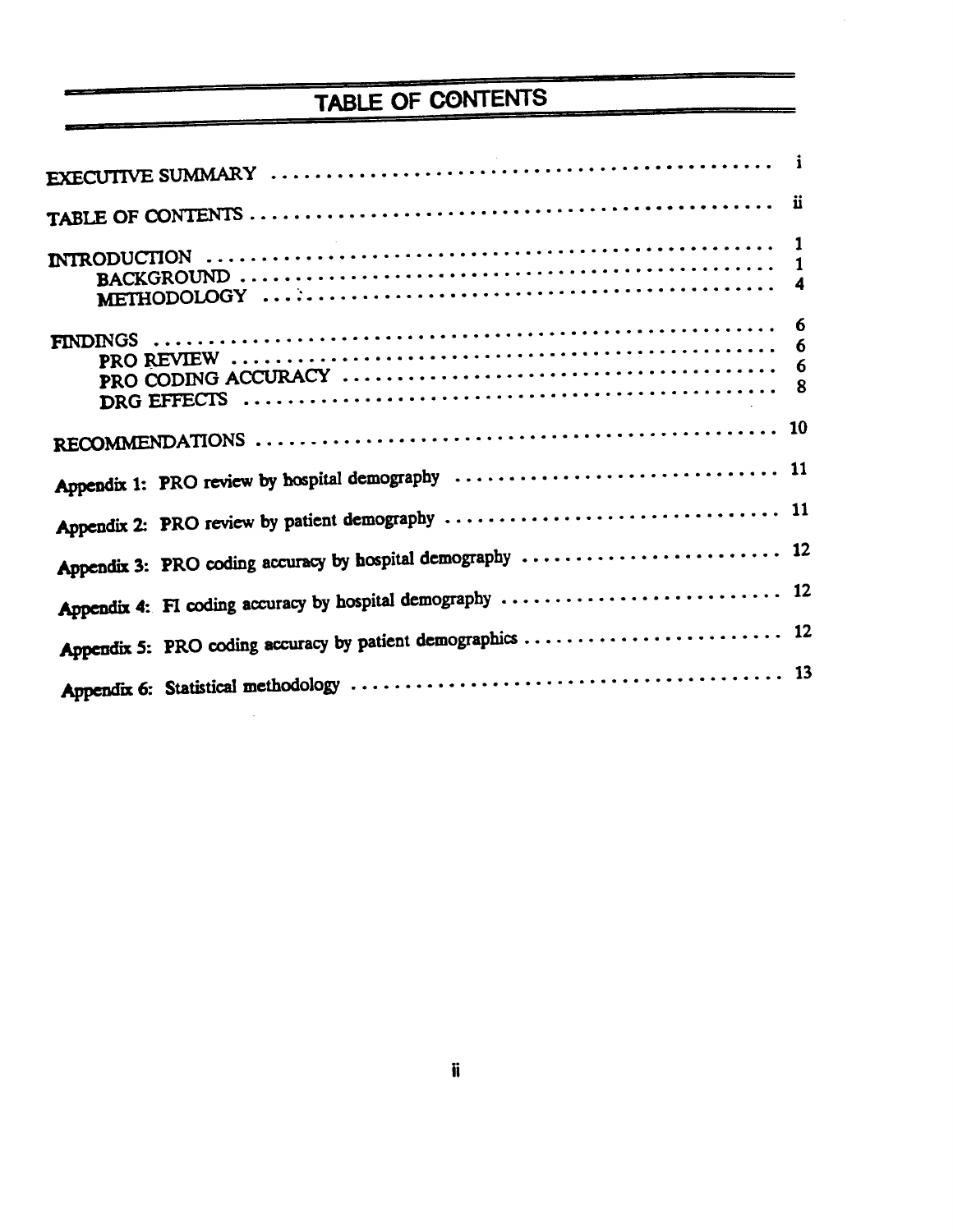### **INTRODUCTION**

#### **BACKGROUND**

In 1972, Congress established the Professional Standards Review Organizations (PSROs) as part of the Social Security Act. It charged the PSROs with ensuring that all services delivered under Medicare and Medicaid were medically necessary, conformed to appropriate professional standards, and were delivered efficiently and economically. By 1982, however, Congress concluded that the PSRO structure restricted review innovation necessary to limit escalating health care costs and protect against poor quality of care. Therefore, under the Peer Review Improvement Act, Title I, Subtitle C of the Tax Equity and Fiscal Responsibility Act of 1982, Public Law 97-248, Congress created the Utilization and Quality Control Peer Review Organizations (PROs). This legislation required the Secretary of the U.S. Department of Health and Human Services (DHHS) to contract with either "physician-sponsored" or "physician-access" PROs. Each 2-year contract's "scope of work" defined the activities to be performed by the PRO.

Under the first scope of work (1984-1986), the PROs received performance-based objectives to counter potential negative incentives posed by the new prospective payment system (PPS). Under the PPS, hospitals could reduce costs by limiting services and shortening stays, and increase payments by raising the number of admissions or upcoding the diagnosis related groups (DRGs). To control these trends, the PROs had three admission related goals:

- Reduce the number of unnecessary admissions.
- Verify that payment codes conformed to the diagnostic and procedural information in patient records.
- Review cases of transfer or readmission occurring within 7 days of a previous discharge.

The first scope of work gave the PROs four methods for curtailing utilization or quality deficiencies: Education, intensified review, denial of payment, and recommendation of a DHHS Office of Inspector General (OIG) sanction for "substantial violations" in a "substantial number of cases" or "gross and flagrant violation in a single case." Each contract also included five quality of care objectives.

- Reduce unnecessary readmissions.
- Limit preventable complications.  $\bullet$
- Reduce unnecessary surgery.  $\bullet$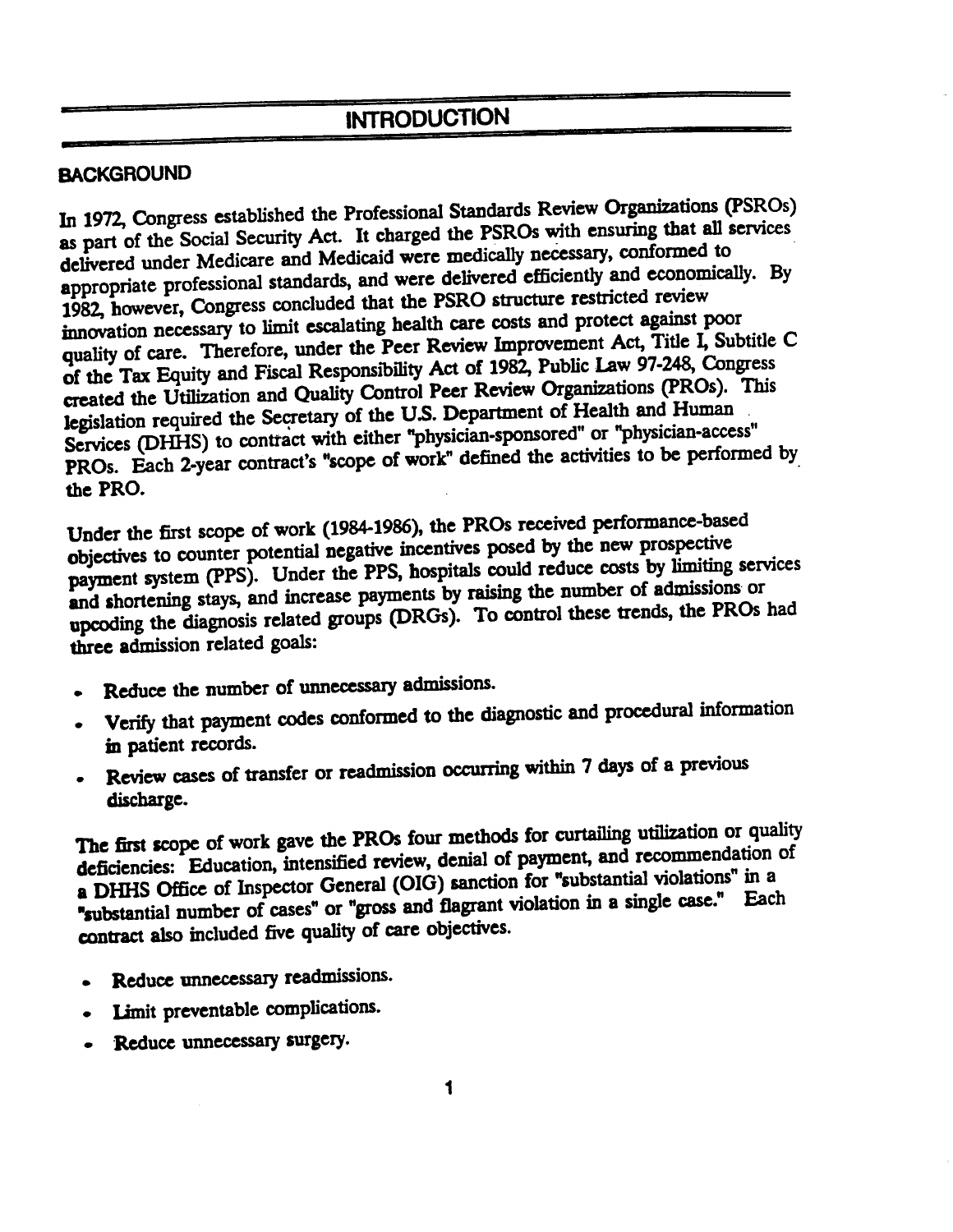- Lower the risk of mortality.
- Limit avoidable postoperative complications.

To attain these goals and objectives, the PROs received guidelines for extracting data about the physicians and providers in their area. In the first scope of work, these included:

- Five percent random sample of admissions
- Pacemaker cases
- Transfers from PPS hospitals to other hospitals except swing beds
- Readmissions within 7 days of discharge  $\bullet$
- DRG reabstraction of DRG 468 and DRG 462 bills  $\bullet$
- **Statistical outliers**

Under the PPS, hospitals receive a pre-established payment for each discharge, based upon the DRG to which the discharge groups. The PPS classified discharges into clinically coherent groups that use similar amounts of hospital resources based on variables such as diagnosis; evaluation and treatment procedures; and patient age, sex, and discharge status. Each of the 473 DRGs had an associated relative weight, which represented the average cost for hospital care provided to patients with diagnoses grouping to that DRG as a proportion of the cost of all patients. The hospital received this payment independent of the actual length of hospitalization or cost of treatment for the individual patient. The hospital retained any surplus from patients consuming less than the expected amount of resources, and absorbed a loss for patients consuming more.

Operationally, the PROs reabstracted PPS bills to check the accuracy of DRG payments to hospitals. The PRO reviewers compared diagnostic and procedural information from the medical record to the narrative diagnoses and procedures attested to the attending physician, and the conversion of narrative information to ICD-9-CM (International Classification of Disease) codes. A registered records administrator (RRA) or an accredited records technician (ART) generally supervised the reabstraction.

During their first scope of work, the PROs claimed to have reabstracted 33.7 percent of PPS bills. Among randomly selected discharges, they found 4.8 percent to be in error. This error rate contrasted with the 9.2 percent reported by the SuperPRO and the 20.8 percent reported by the "FY 1985 National DRG Validation Study: Final Report."

| <b>Discharges</b>  | 16,547,674 |
|--------------------|------------|
| <b>PRO reviews</b> | 5,576,566  |
| [Percent]          | [33.7]     |

Source: PPS Monitoring Committee. Report on PPS Monitoring Activities. Feb. 2, 1987.

Table 1: PRO reviews under the first scope of work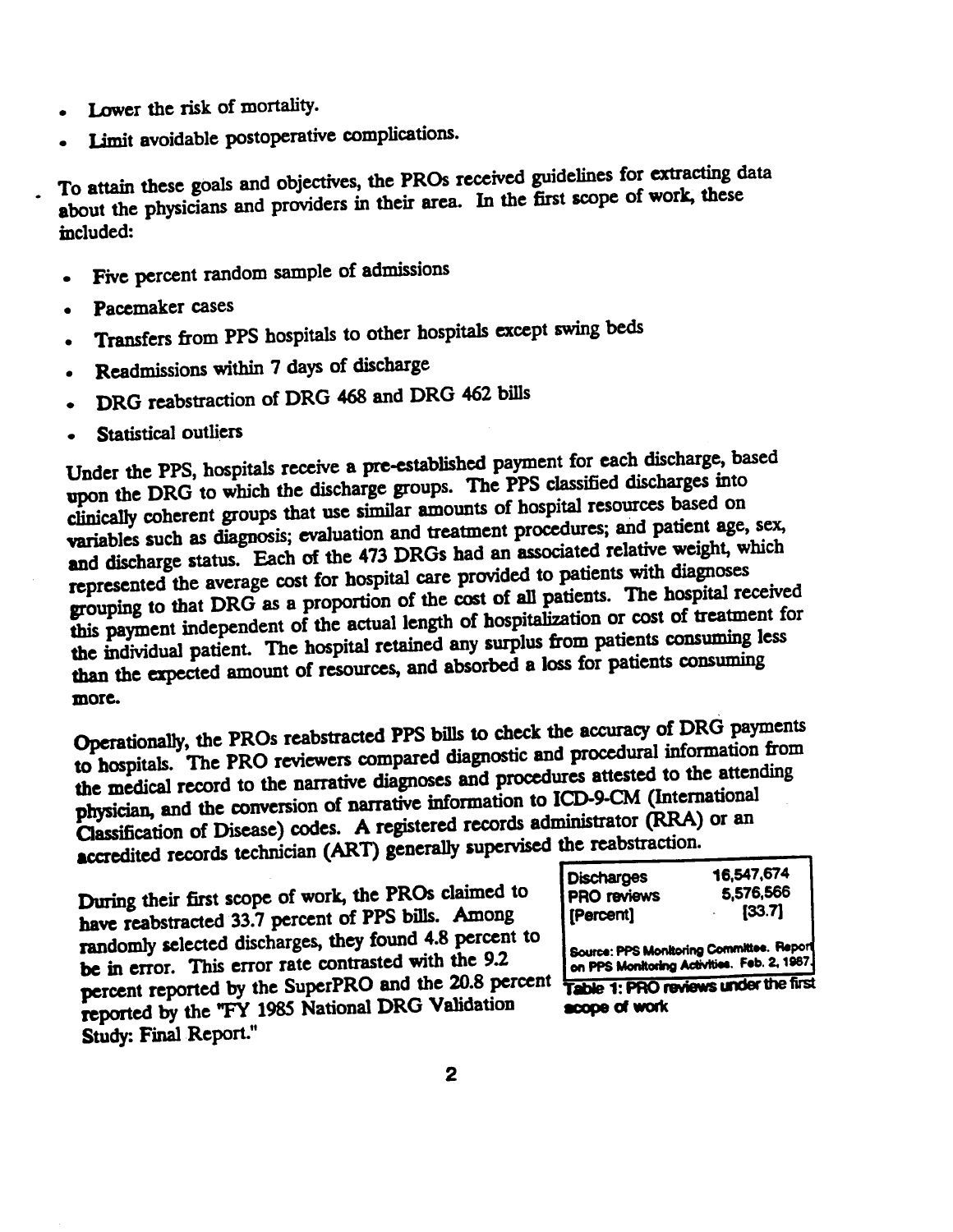Sources both inside and outside of the DHHS studied PRO performance under the first scope of work. In the second scope of work (1986-1988), the Health Care Financing Administration (HCFA) adopted many of their findings to strengthen PRO review. These changes included expanding review from readmission within 7 days of a prior discharge to readmission within 15 days

| Review category                                                       | <b>Reviews</b>                             | <b>DRG errors</b>                          | [%]                               |
|-----------------------------------------------------------------------|--------------------------------------------|--------------------------------------------|-----------------------------------|
| Random sample<br>Intensified review<br><b>DRG 468</b><br><b>Other</b> | 975,280<br>319,209<br>160,572<br>4,121.505 | 47,535<br>18,721<br>18,438<br>141,900      | [4.8]<br>[5.8]<br>[11.4]<br>[3.4] |
| <b>Total reviews</b>                                                  | 5,576,566                                  | 226,594<br>is in contains for the first PR | [4.0]                             |

**Table 2: DRG validation reviews for** of work

of a previous discharge. The PROs also sampled discharges for evidence of premature discharge or transfer. In addition, they reviewed hospitals with unexplained statistical outliers in mortality rates and utilization patterns. The PROs received a standard set of quality screens to apply in all cases selected for review. They also reviewed short stays in the hospital and developed and implemented community outreach programs. All records selected for review were subjected to DRG validation, and the PRO had to have at least one credentialed medical records professional on its staff.

In developing the third scope of work, the HCFA drew on extensive analysis of PRO activities under the second scope of work. It also incorporated changes mandated in the following public laws passed since the implementation of the second scope of work: Public Law 99-272, the Consolidated Omnibus Budget Reconciliation Act of 1985 (COBRA); Public Law 99-509, the Omnibus Budget Reconciliation Act of 1986 (OBRA 86); and OBRA 87.

The third scope of work remained consonant with the second, but added several significant amendments. To make PRO activities more consistent across contractors, the HCFA developed a basic quality intervention plan, under which the PROs follow a standardized process for categorizing quality problems, notifying providers, and instituting interventions. Also, review of hospital readmissions expanded to patients readmitted within 31 days. Other new requirements include:

- Perform a significant number of on-site reviews in at least 20 percent of rural  $\bullet$ hospitals.
- Review the reasonableness and medical necessity of invasive procedures.
- Conduct a review of ambulatory surgery procedures.
- Conduct intensified review of those physicians, providers, and DRGs found to exhibit a pattern of substandard care.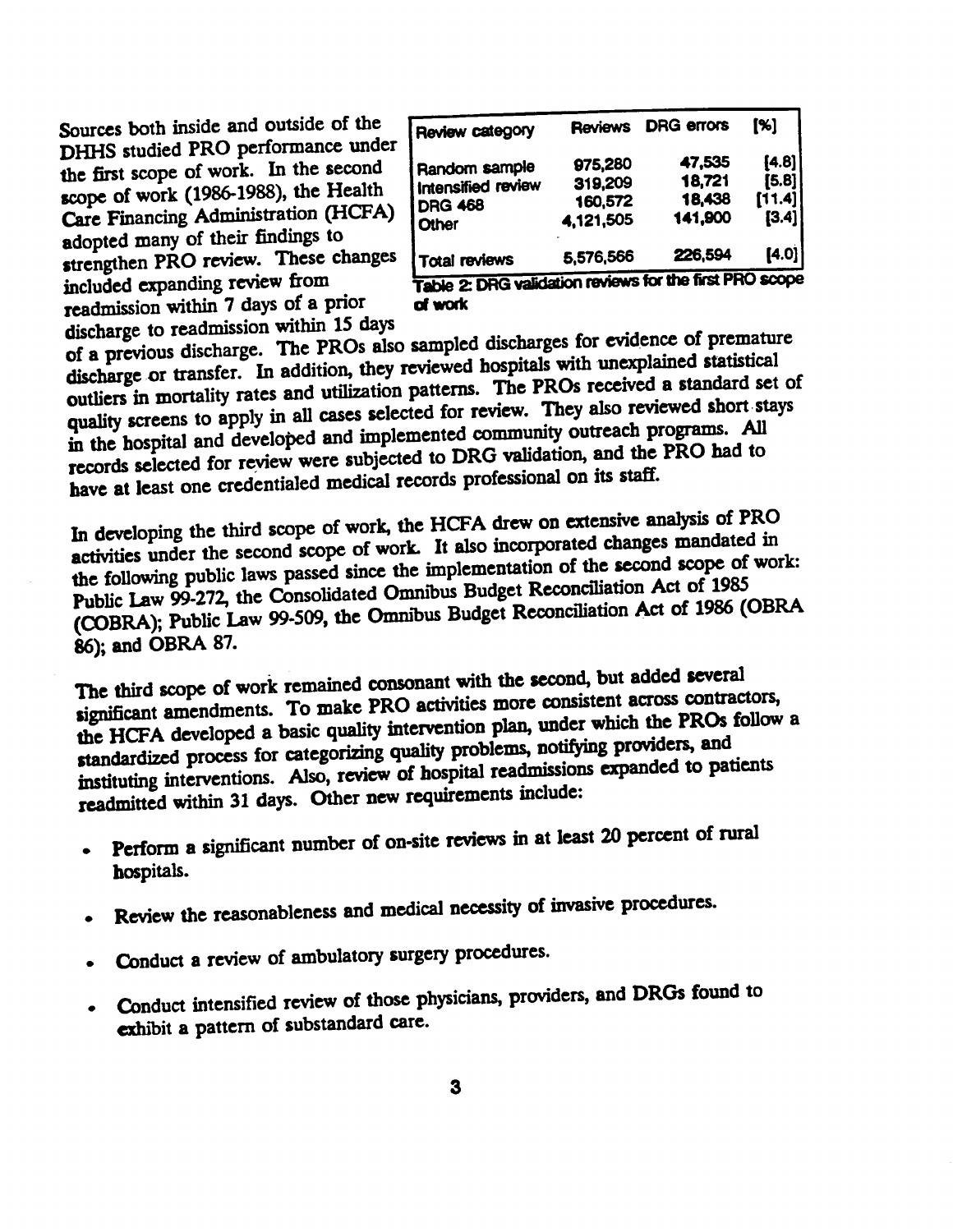- Review post-hospital intervening care for which Medicare payment could be made, that is delivered between two hospital readmissions where the second admission is within 31 days of discharge from the first admission.<sup>1</sup>

The HCFA evaluated PRO performance in three ways. To measure PRO activities, the HCFA required monthly and quarterly reports summarizing admission reviews, DRG validations, pre-admission reviews, and other required review data. To evaluate PROs more broadly, the HCFA created the PRO Monitoring Protocol Tracking System (PROMPTS-2). The PROMPTS-2 surveyed PRO performance biannually in such areas as community outreach, management, internal controls, sanctions, and medical review data. Finally, the HCFA contracted with Systemetrics Inc., also known as the

| # Cycle         | Percent<br><b>errors</b> |
|-----------------|--------------------------|
| 12/84-9/85      | 9.2                      |
| 2 6/85-2/86     | 9.9                      |
| 11/85-7/86<br>3 | 11.5                     |
| 4 4/86-12/86    | 10.7                     |
| 5 12/86-9/87    | 10.3                     |
| 6 6/87-3/88     | 9.3                      |

SuperPRO, for a biannual review of approximately 400 cases from each of the 54 PRO areas. For each of the cases, SuperPRO repeated the PRO review process using both the generic quality screens and each PRO's own criteria. It compared its results to those of the PRO. The SuperPRO then submitted draft and final reports of its findings to the HCFA. The PROs and HCFA follow-up the SuperPRO's findings in an effort to improve PRO performance.

This inspection examines one aspect of the PRO review process: DRG validation. The HCFA relies on the PRO validation process to ensure hospital coding accuracy. The hospitals must code their discharges accurately for the PPS to reimburse them fairly and for cost containment. Under PPS, the hospitals forward each bill's ICD-9-CM diagnosis and procedure codes directly to a state Fiscal Intermediary (FI). The FI groups the ICD-9-CM codes to determine the correct DRG, reimburses the hospital, and sends this information to the HCFA. The PROs then review a random sample of these assignments (plus certain specific DRGs) for coding accuracy.

#### **METHODOLOGY**

The National DRG Validation Study employed a stratified two-stage sample design based on hospitals and discharges. In the first stage, the OIG used simple random sampling without replacement to select 80 hospitals from each of three bed size strata: Hospitals with less than 100 beds, 100-299 beds, and 300+ beds. The design excluded specialty institutions (e.g., pediatric, rehabilitation, and psychiatric hospitals), facilities in States not using prospective payment at the time (i.e., New York, New Jersey, Massachusetts, and Maryland), and hospitals not contributing data to the calculation of the initial relative weights assigned to diagnosis-related groups. One sample hospital

<sup>1</sup>U.S. General Services Administration, National Archives & Records Administration, Office of the Federal Register. Third PRO scope of work. Federal Register, September 12, 1988; 53 (176): 35234.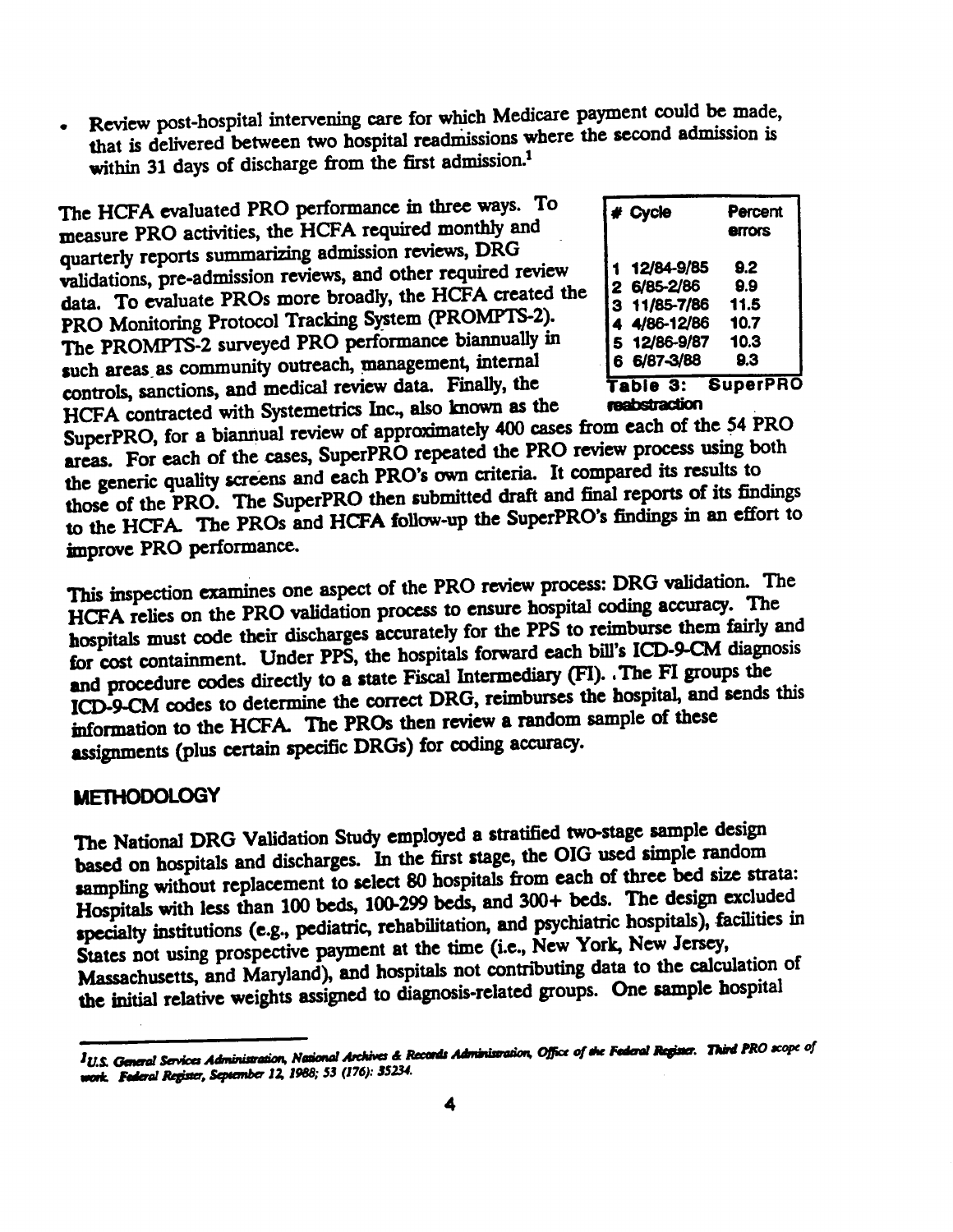terminated its Medicare eligibility between the study period and actual collection of medical records, leaving a first-stage sample with 239 from a population of 4,913 acute care hospitals.

In the second stage, a systemic random sample selected up to 30 Medicare patients (including persons transferred to other hospitals and those who died) from each of the 239 hospitals for the first half of Fiscal Year 1985. If the hospital discharged fewer than 30 patients during this period, all available discharges were selected. The OIG then

| <b>Bed size</b>                                                                                                       |     |                       | <100 1-299 300+ Total                                   |                                |  |
|-----------------------------------------------------------------------------------------------------------------------|-----|-----------------------|---------------------------------------------------------|--------------------------------|--|
| <u>  Hospitals</u><br><b>Population</b><br><b>Sample</b>                                                              | 79  | 2,536 1,603 774<br>80 | 80                                                      | 4,913<br>239                   |  |
| <b>Discharges</b><br>Population (000,000)<br>Sampled hospitals (000)<br><b>Sample</b><br><b>Sampling fraction [%]</b> | 1.5 | 3.1                   | 36<br>18.2 59.5 144.7 222.4<br>[12.5] [4.0] [1.6] [3.2] | 8.3<br>2,276 2,388 2,386 7,050 |  |

requested a complete copy of each of the 7,076 medical records selected. With careful follow-up and selective use of subpoenas, the OIG ultimately obtained 7,050 charts (99.6 percent). The sample accurately represented the population of all Medicare beneficiaries discharged during Fiscal Year 1985.

The OIG contracted with the Health Data Institute of Lexington, MA to reabstract the DRGs on a blinded basis. Accredited Record Technicians examined each chart and converted the supportable diagnoses and procedures into ICD-9-CM codes. A Registered Record Administrator supervised the coding team, and contractor physicians provided specialty advice about specific questions. If the reabstracted DRG differed from the DRG paid, a physician evaluated the chart on a blinded basis. A physician panel decided difficult categorizations. Five percent of the entire sample randomly underwent a second, blinded recoding by a different ART to measure the accuracy of the reabstraction methodology. This quality control process revealed no significant discrepancies in the reabstraction process (agreement 0.95, kappa 0.856,  $Z = 2.12$ ).

The OIG subsequently asked the PROs whether they had reabstracted the chart and if so, the results of the recoding. The PROs reported reabstracting 1,728 of the 7,050 sample discharges, 23.9 percent when weighted by discharges. Smaller hospitals had significantly higher rates of PRO reabstraction (Chi-square 28.5, 2 df, P<0.0001). Appropriately, the "FY 1985 National DRG Validation Study: Final Report" previously noted that smaller institutions have higher rates of billing errors.



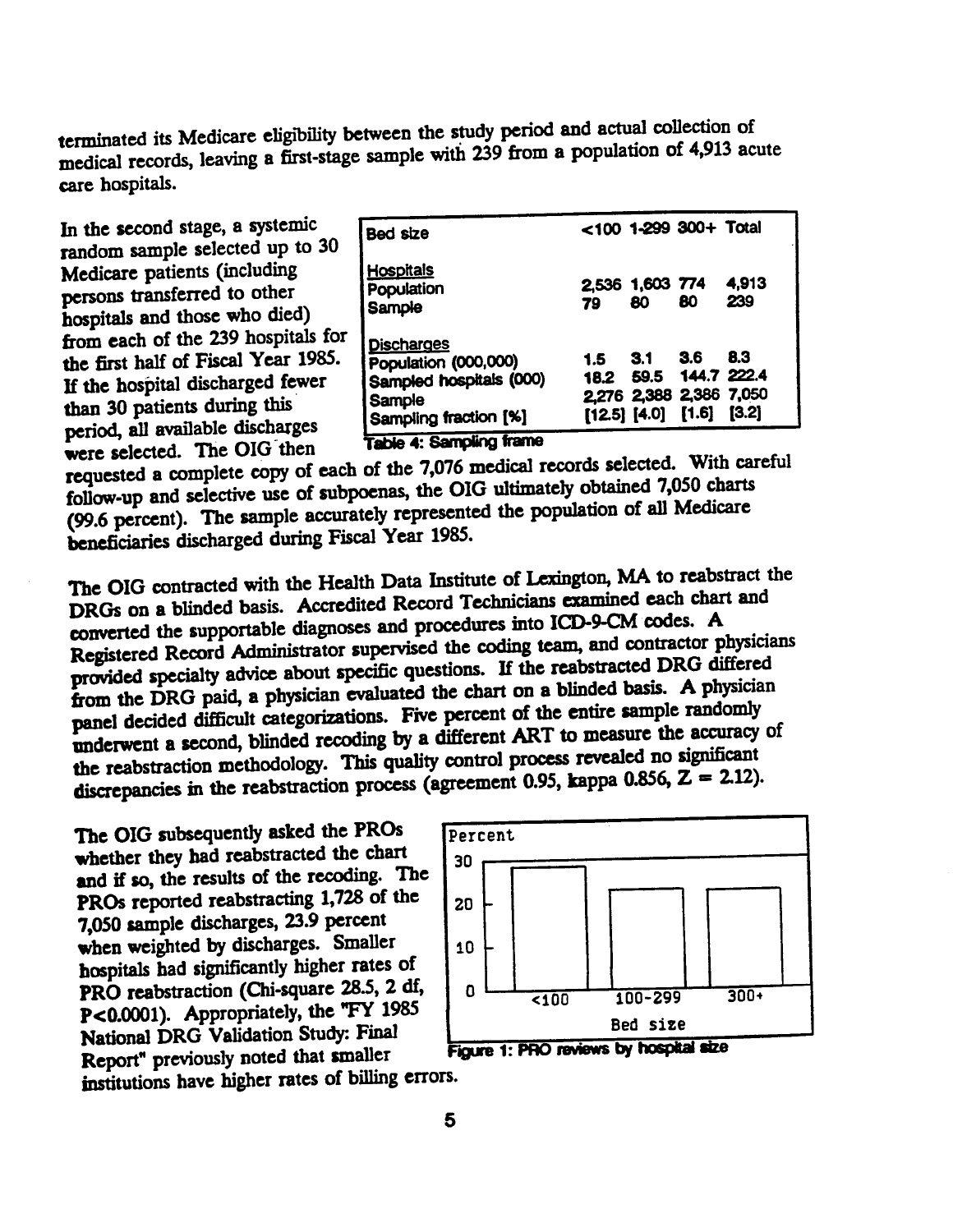#### PRO REVIEW

The PROs disproportionately reabstracted charts from rural (Mantel-Haenszel 56.9, 1 df,  $P < 0.0001$ ) and nonteaching hospitals (Mantel-Haenszel 26.7, 1 df,  $P < 0.0001$ ). As reported by the "FY 1985 National DRG Validation Study: Final Report," hospitals exhibiting these characteristics suffered disproportionate rates of billing errors when exhibiting these characteristics suffered disproportionally controlling for bed size. The PRO selection of discharges appropriately concentrated controlling for bed size. The PRO selection errors [Appendix 1]. on institutions with a high yield of reabstraction errors. [Appendix 1].

the 1,728 records reabstracted by PROs did not significantly differ from the 5,322  $\Big|_{\infty}$ remaining records in average length of stay, mortality rate, or sex distribution. However, the former subsample averaged slightly older than the latter group of patients (t-test 4.5, 1727 df, group of patients (t-test 4.5, 1727 ui,<br>P<0.025). The PRO sample therefore Figure 2: PRO review by patient demography broadly represented the all Medicare cases. [Appendix 2].



### PRO CODING ACCURACY

When weighted by discharges, the PROs  $\sqrt{\frac{Percent}{100}}$ attained 78.1 percent accuracy in their coding reabstractions. Their accuracy  $\Big|$  75 improved significantly in larger hospitals (Chi-square 11.2, 2 df,  $P=0.004$ ). Controlling for hospital size, PRO reabstraction accuracy significantly deteriorated in rul (Mantel-Haensl . S eO size 14.7, 1 df,  $P < 0.0001$ ) and for-pro deteriorated in rural (Mantel-Fraenszel<br>14.7, 1 df, P<0.0001) and for-profit<br>hospitals (Mantel-Haenszel 3.8, 1 df,<br>hospitals (Mantel-Haenszel 3.8, 1 df,



 $P=0.05$ ), but not in nonteaching institutions. The PROs increased their effectiveness with low greater surveillance of rural hospitals, but then decreased their effectiveness with lower coding accuracy in rural hospitals. [Appendix 3].

Interestingly, hospitals code more accurately than the PROs intended to oversee them.<br>Final Beport found that the FIs The "FY 1985 National DRG Validation Study: Final Report" found that the 1<br>The "FY 1985 National DRG Validation Study: Final Report" found that the 1 accurately paid 81.4 percent of bills, weighted by discharges. This proportion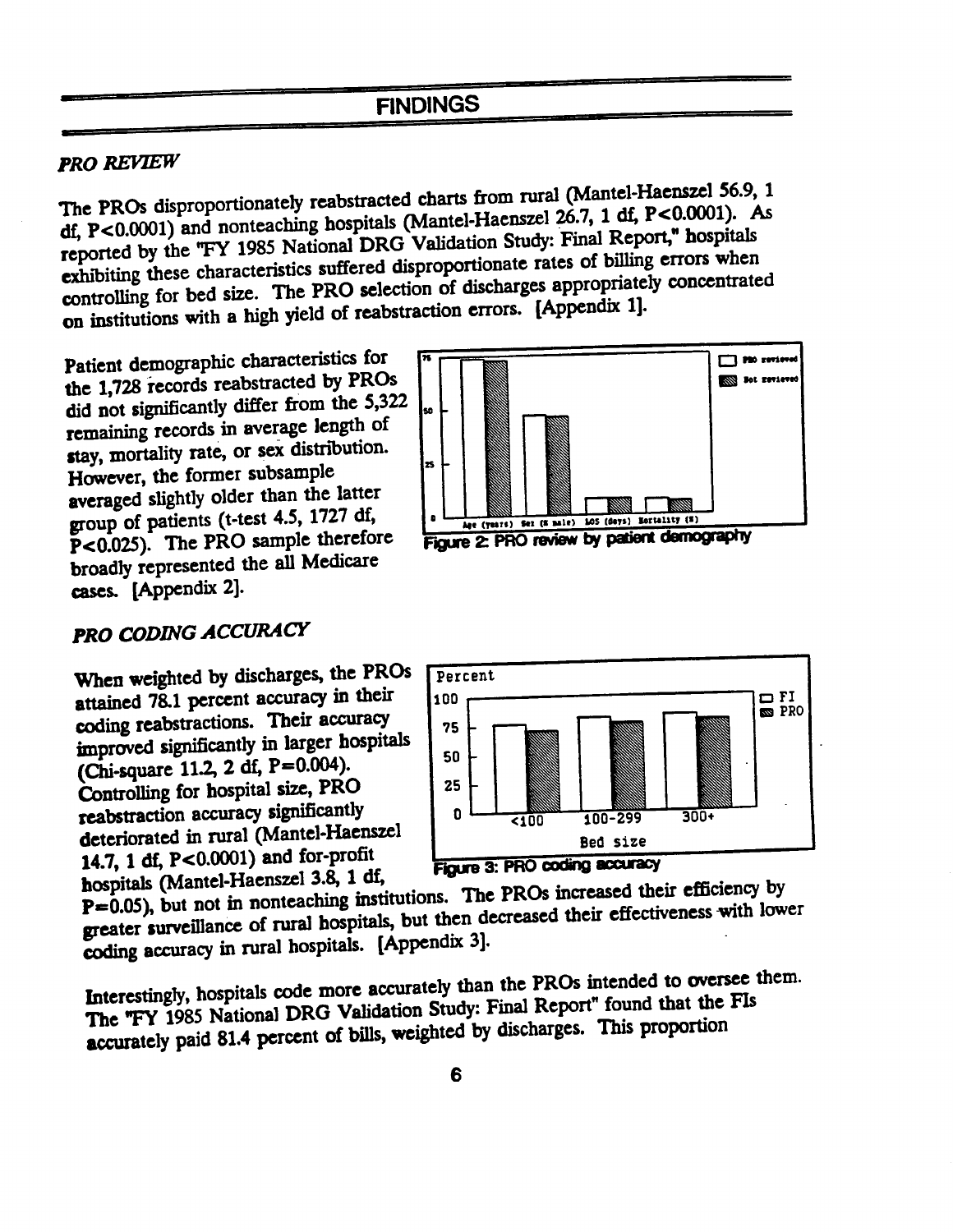significantly exceeded the PROs' 78.1 percent coding accuracy (Chi-square 25.8, 1 df, P<0.0001). Among the 1,728 discharges reabstracted by the PROs, the FIs accurately paid 81.8 percent, a 1.05 rate ratio. This finding applied across all hospital sizes and demographic characteristics. [Appendix 4]. The subsamples of discharges reabstracted correctly and incorrectly by the PROs did not differ significantly in patient demographics. [Appendix 5].



Figure 4: PRO coding results

A PRO's reabstraction of the FI's payment has five possible outcomes. If the FI made the accurate payment, the PRO can either agree (true positive) or disagree (false negative). If the FI paid inaccurately, the PRO can agree (type 1 false positive) or disagree. The latter disagreement may cause the PRO to reabstract the discharge to either the correct DRG (true negative) or to a different, incorrect DRG (type 2 false positive). [Figure 4].

Of this sample's 1,388 bills accurately reimbursed by the FI, the PRO correctly agreed in 1,282 cases; a sensitivity of 92.3 percent. However, in the 340 bills inaccurately paid by the FI, the PRO correctly disagreed and substituted the right DRG in only 14 cases; a 4.1 percent specificity.

| <b>Fiscal Intermediary DRG</b>            |                       |       |
|-------------------------------------------|-----------------------|-------|
|                                           | Accurate Inaccurate   | Total |
| Correct 1282                              | 14                    | 1296  |
| PRO { Correct 1282<br>DRG { incorrect 106 | 326                   | 432   |
| 1388<br><b>Total</b>                      | 340                   | 1728  |
| Sensitivity = 92.3%                       | Specificity = $4.1\%$ |       |

For this subsample as a whole, FI

reimbursement alone would have been correct in 80.3 percent (1388/1,728) of discharges. The PRO review decreased total correct payments to 75.0 percent (1,296/1,728), a 1.07 rate ratio. Under Bayesian analysis, if the PRO makes no DRG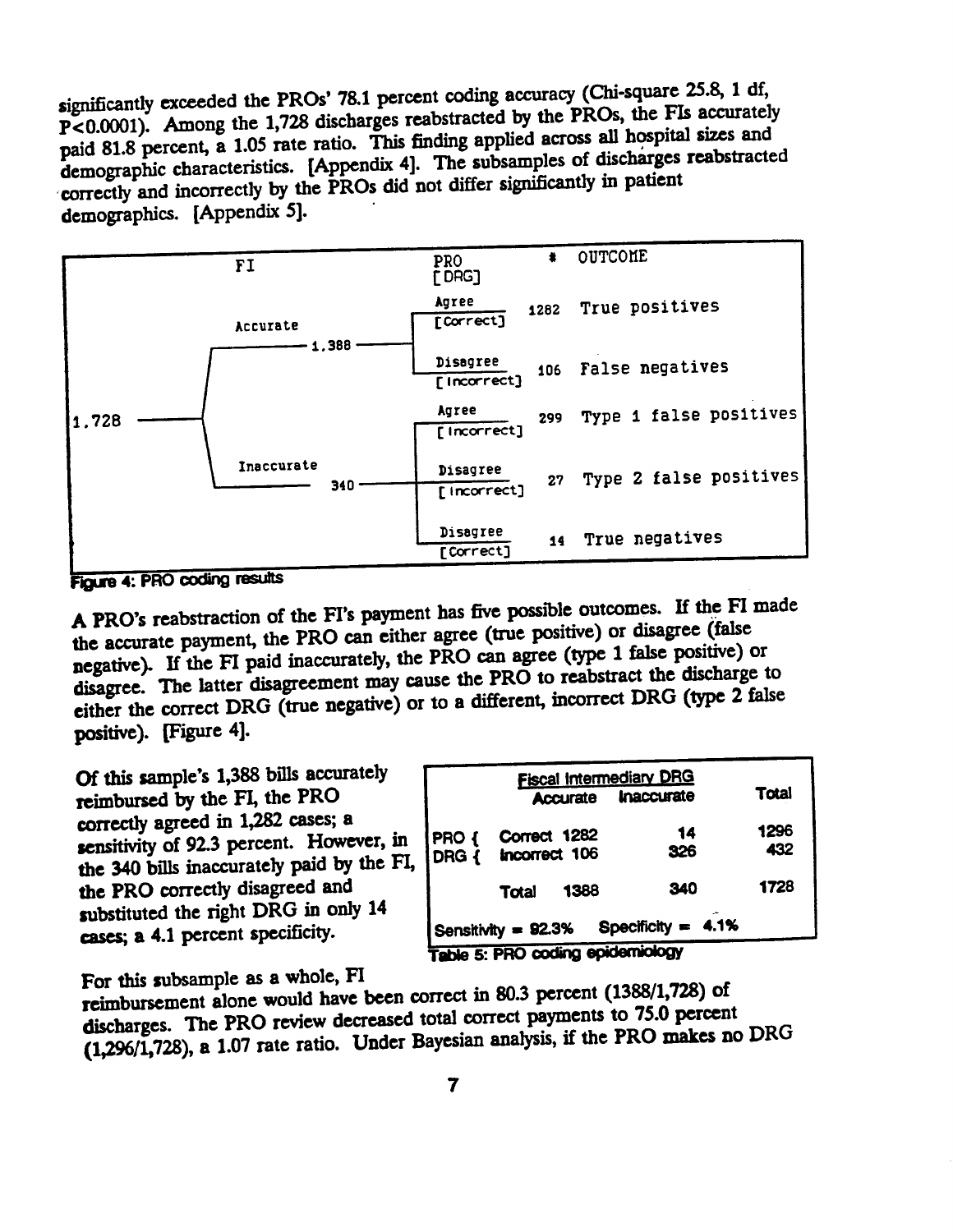changes, it has 81.1 percent (1,282/1,581) chance of being correct. However, if the PRO elects to change the DRG reimbursed, it has a 9.5 percent (14/147) chance of being correct. The PROs would therefore make a higher proportion of correct decisions by not checking the FI's payment at all. This strategy minimizes both review being correct. The PROs would therefore make a higher proportion of correct<br>decisions by not checking the FI's payment at all. This strategy minimizes both review<br>costs and errors. When the PROs do make DRG changes, they a

|                       | <b>Relative weight</b> |        |         |            | Percent increase |
|-----------------------|------------------------|--------|---------|------------|------------------|
| Outcomes              | <b>Number</b>          | FI     | Correct | <b>PRO</b> | (decrease)       |
| True positive         | 1282                   | 1.1157 | 1.1157  | 1.1157     | 0.0              |
| False negative        | 106                    | 1.1140 | 1.1140  | 1.0707     | (4.0)            |
| Type 1 false positive | 299                    | 1.0755 | 0.9437  | 1.0755     | 14.0             |
| Type 2 false positive | 27                     | 1.2230 | 1.0757  | 1.0498     | (2.5)            |
| True negative         | 14                     | 1.2998 | 1.0247  | 1.0247     | (26.8)           |
| <b>Total</b>          | 1728                   | 1.1118 | 1.0845  | 1.1042     | 1.9              |

Table 6: Relative weights by PRO review

#### DRG EFFECT

Not only do the PROs have worse coding accuracy than the FIs, they then compound the fiancial effect of their mitakes by upcoding. Overall, the relative weights selected by the PROs, whether for correct or incorrect DRGs, exceed by an average of 1.9 percent either the correct relative weights or the relative weights paid by the FIs. Type 1 false positives principally cause the acceleration in overpayment. However, other outcomes also selectively contribute to it.

Of the 106 bills that the FI accurately reimbursed and with which the PRO then incorrecty diagreed, 27.4 percent grouped to only five DRGs. On average for these high frequency DRGs, the PRO incorrectly assigned their bills to higher relative<br>weights than the FI accurately paid. 182 Esophagitis 7 0.6121 0.9646 Although this trend did not continue for less frequent DRGs, selective<br>improvement in PRO coding accuracy of false negatives could reverse the net overimprovement in PRO coding accuracy of<br>false negatives could reverse the net over-<br>reimbursement due to PRO coding errors. Table 7: Accurate payments incorrectly change<br>the PRO (false negatives)

|          |                        |     | <b>Relative weight</b> |            |
|----------|------------------------|-----|------------------------|------------|
| #        | DRG paid               | No. | Paid                   | <b>PRO</b> |
|          |                        |     |                        |            |
| 89       | Pneumonia 9            |     | 1.0914                 | 0.7834     |
| 127      | <b>Heart failure 4</b> |     | 1.0300                 | 1.4150     |
| 138      | Arrhythmia 4           |     | 0.9200                 | 0.9314     |
| 140      | Angina                 | 5   | 0.7470                 | 0.7305     |
| 182      | <b>Esophagitis 7</b>   |     | 0.6121                 | 0.9646     |
|          |                        |     |                        |            |
| Subtotal |                        | 29  | 0.8842                 | 0.9255     |
| Other    |                        | 77  | 1.1868                 | 1.1254     |
| Total    |                        | 106 | 1.1140                 | 1.0707     |

|                           |  | Table 7: Accurate payments incorrectly changed by |
|---------------------------|--|---------------------------------------------------|
| the PRO (false negatives) |  |                                                   |

Similarly, 29.8 percent of the 299 bils inaccurately paid by the FI and with which the PRO incorrectly agreed group to seven DRGs. For each of these DRGs, the PRO also confrmed an average reimbursement higher than the correct DRG. Less frequent DRGs and the subsample as a whole demonstrated the same upcoding. Overall, these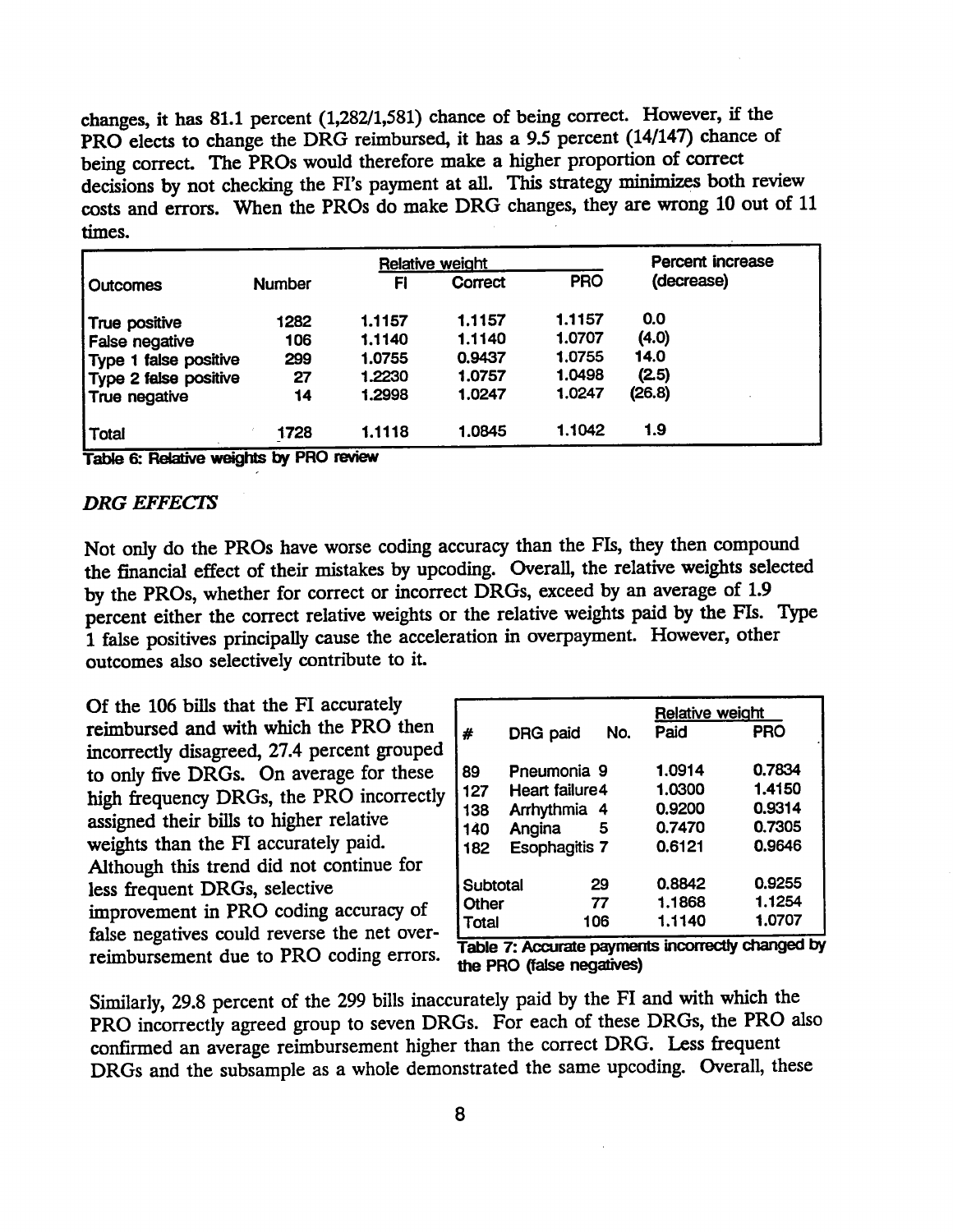Among 27 inaccurate bills that the PROs changed to different, incorrect DRGs, 48.1 percent group to six DRGs. For these DRGs, the PRO selections also overpay the hospitals to a greater extent than the FIs. Overall, type 2 false positives down code the FIs' relative weight by 2.5 percent. The small number of type 2 false

|       |                                             |               | Relative weight |                         |
|-------|---------------------------------------------|---------------|-----------------|-------------------------|
|       | <b>DRG</b>                                  | <b>Number</b> | Paid            | Correct                 |
|       | 14 Cerebrovascular accident                 | 10            | 1.3386          | 0.7836                  |
| 87    | <b>Respiratory failure</b>                  | 13            | 1.5368          | 1.0177                  |
|       | 88 Chronic obstructive<br>pulmonary disease | 11            | 1.0304          | 0.8547                  |
|       | 89 Pneumonia                                | - 18          | 1.0914          | 0.9827                  |
|       | 127 Heart failure                           | 12            | 1.0300          | 0.9548                  |
|       | 132 Atherosclerosis                         | 11            | 0.9087          | 0.7727                  |
|       | 182 Esophagitis                             | 14            | 0.6121          | 0.8115                  |
|       | Subtotal                                    | 89            | 1.0704          | 0.8930                  |
|       |                                             | 210           | 1.0776          | 0.9652                  |
| Total | <b>Other</b>                                | 299           | 1.0755          | 0.9437                  |
|       | –                                           | $-$           | which the       | PRO<br><i>incorrect</i> |

Table 8: Inaccurate FI payments with wi positives and true negatives agrees (type 1 false positives)

limits their net effect on PRO upcoding of FI inaccuracies.

The PROs' coding errors cost Medicare a minimum of \$172.9 million in Fiscal Year 1985 and potentially larger sums in subsequent years. Prospective Part A payments totaled \$27 billion in Fiscal Year 1985. The PROs reabstracted 33.7 percent of discharges, skewed towards high reimbursement DRGs. The PROs therefore made their 1.9 percent overpayments on at least \$9.1 billion of coding reviews.

|       |                               |               | <b>Relative weight</b> |                             |  |
|-------|-------------------------------|---------------|------------------------|-----------------------------|--|
|       | DRG                           | <b>Number</b> | PRO                    | Correct                     |  |
|       | 14 Cerebrovascular accident   | 2             | 1.5368                 | 0.6904                      |  |
|       | <b>88 Chronic obstructive</b> | 2             | 0.8830                 | 0.7088                      |  |
|       | pulmonary disease             | 3             | 1.0229                 | 1.1547                      |  |
| 89.   | Pneumonia<br>296 Metabolic    | 2             | 0.8003                 | 0.7389                      |  |
|       | 320 Urinary tract infection   | 2             | 0.6121                 | 0.6967                      |  |
|       | 468 Unrelated procedure       | 2             | 0.7016                 | 0.9968                      |  |
|       | Subtotal                      | 13            | 0.9336                 | 0.8559                      |  |
|       | <b>Other</b>                  | 14            | 1.1577                 | 1.2798                      |  |
| Total |                               | 27            | 1.0498<br>---<br>. .   | 1.0757<br>iti kacamatan din |  |

Table 9: Inaccurate FI payments with which the PRO changes to a different, incorrect DRG (type 2 false positives)

 $\mathbf{9}$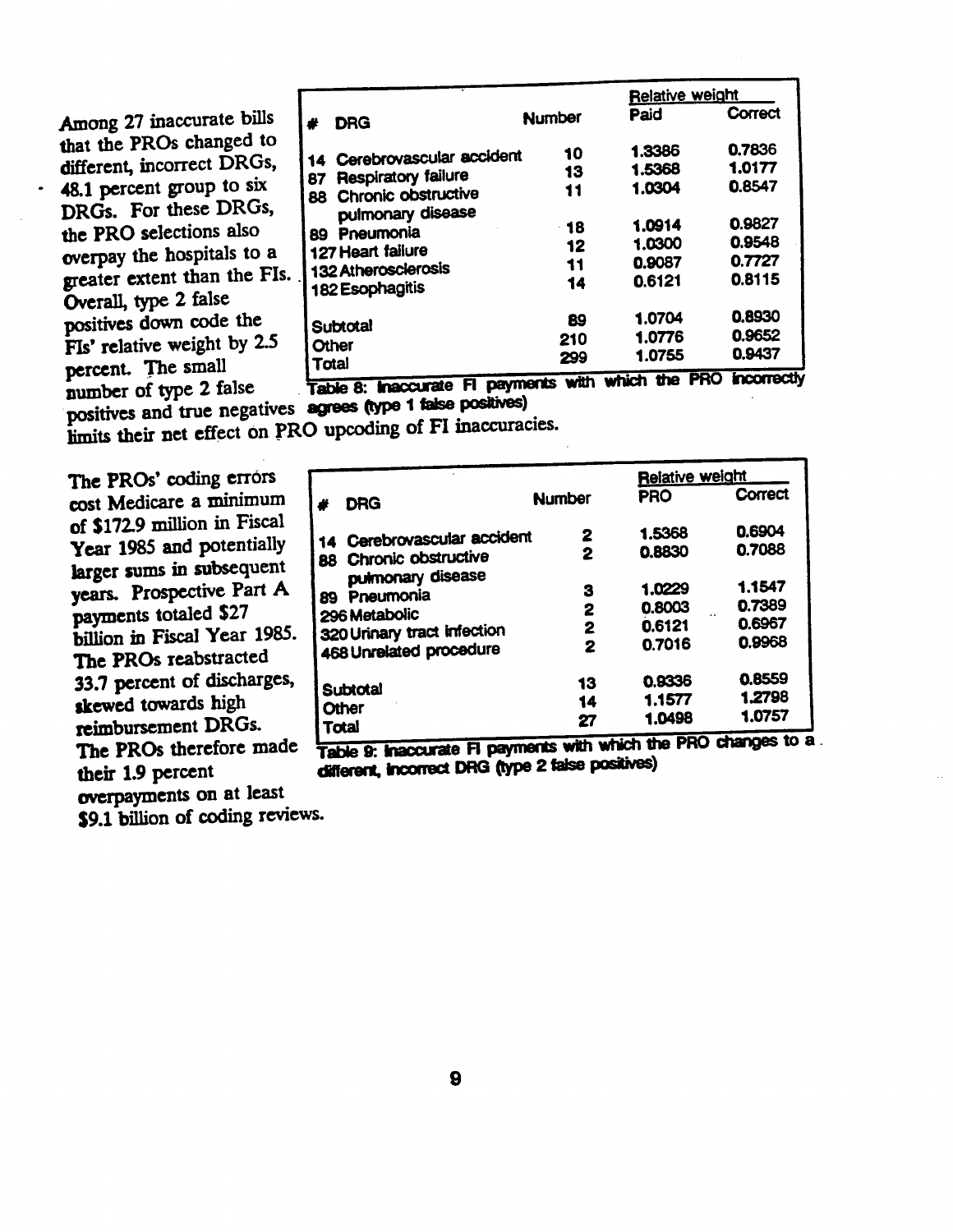## RECOMMENDATIONS

- The HCFA should determine whether the proportion of PRO reabstraction errors has decreased.
- The HCFA should determine whether the SuperPRO also finds this distribution of  $\bullet$ changes to PRO coding.
- . The HCFA should determine whether internal quality controls of the PROs increase the accuracy of their DRG reabstractions.

In the April 24 comments on a draft of this inspection, the HCFA stated that it has taken a number of actions to improve the accuracy of PRO coding. We agree that these actions respond to the intent of these recommendations. The OIG is now collecting FY 1988 PRO coding data. Comparison of these independently generated data sets will measure the progress achieved by the HCFA in improving PRO coding accuracy.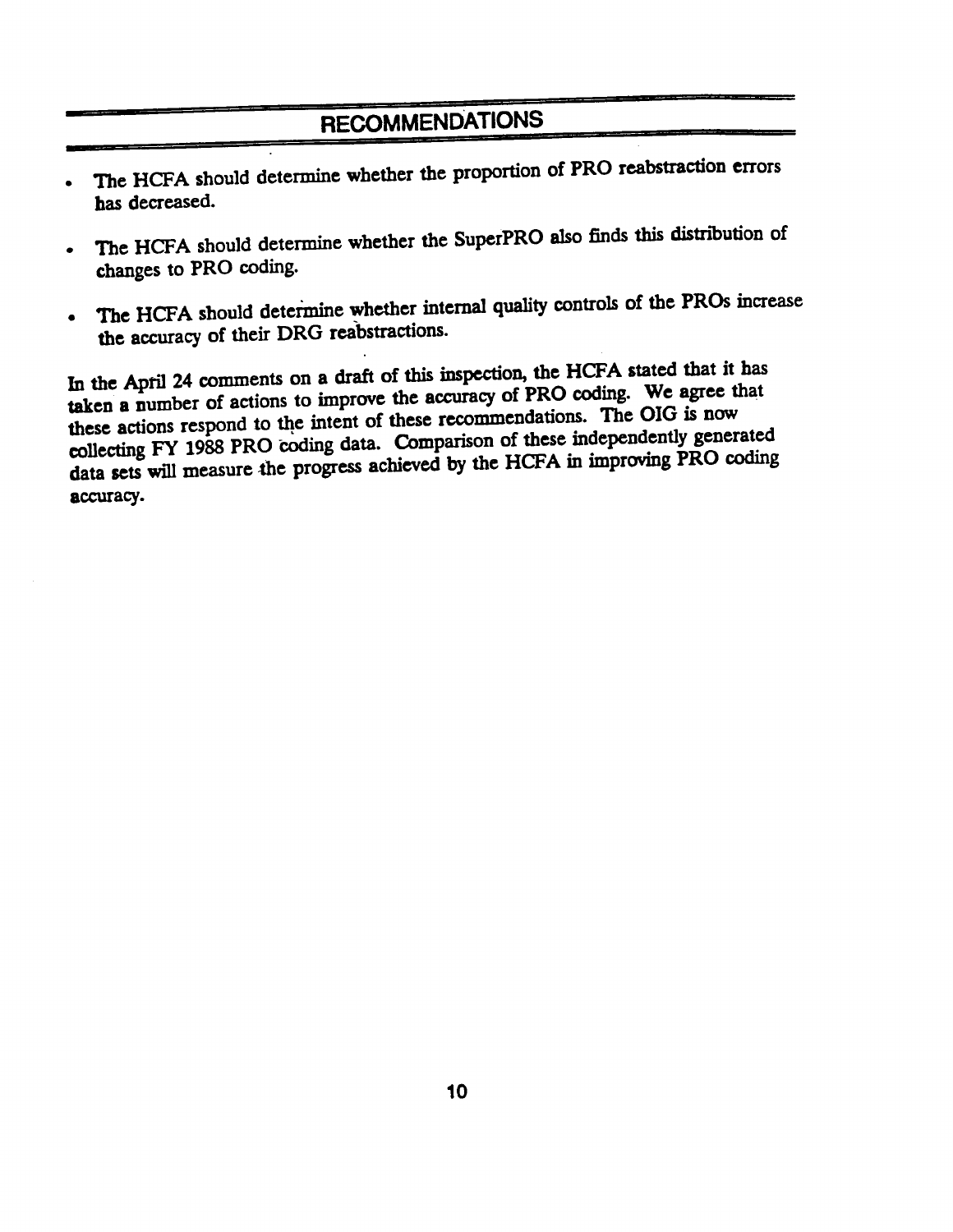| Number                           | <u>Bed size</u> |                                  |            |       | Discharge weighted |
|----------------------------------|-----------------|----------------------------------|------------|-------|--------------------|
| Percent $PRO$<br>reabstractions] | < 100           | 100-299                          | $300+$     | Total | average            |
| Urban                            | 119 [26.2]      | 323 [19.3]                       | 471 [21.0] | 940   | [21.3]             |
| Rural                            | 528 [29.0]      | 222 [31.2]                       | 65 [45.8]  | 788   | [37.2]             |
| Teaching                         | 19 [31.7]       | 94 [20.9]                        | 233 [17.7] | 346   | [21.5]             |
| Nonteaching                      |                 | 628 [28.3] 451 [23.3] 303 [28.3] |            | 1382  | [26.4]             |
| Profit                           | 50 [23.8]       | 99 [23.6]                        | 14 [23.3]  | 163   | [23.5]             |
| Nonprofit                        |                 | 597 [28.9] 446 [22.7] 522 [22.4] |            | 1565  | [23.7]             |
| Total                            |                 | 647 [28.4] 545 [22.8]            | 536 [22.5] | 1728  | [23.9]             |

Appendix 1: PRO review by hospital demography

## Appendix 2: PRO review by patient demography

 $\sim 10^{-11}$ 

|                  | Bed size          |       |         | Weighted percentage |        |                  |          |
|------------------|-------------------|-------|---------|---------------------|--------|------------------|----------|
|                  |                   | < 100 | 100-299 | $300+$              |        | Sample Discharge | Hospital |
| Age              | PRO review        | 75.9  | 74.0    | 72.6                | 74.2   | 73.7             | 74.8     |
| (years)          | No review         | 75.5  | 73.0    | 71.4                | 73.3   | 72.8             | 74.0     |
| <b>Sex</b>       | PRO review 47.1   |       | 45.1    | 47.8                | 46.7   | 46.7             | 46.6     |
| $(\%$ male)      | No review         | 41.8  | 45.5    | 48.2                | 45.2   | 46.0             | 44.0     |
| LOS              | <b>PRO</b> review | 6.0   | 7.2     | 8.7                 | 7.3    | 7.6              | 6.8      |
| (days)           | No review         | 5.8   | 7.5     | 8.3                 | $-7.2$ | 7.5              | 6.7      |
| <b>Mortality</b> | <b>PRO</b> review | 6.3   | 7.3     | 7.3                 | 7.0    | 7.1              | 6.8      |
| (%)              | No review         | 5.4   | 5.9     | 6.9                 | 6.1    | 6.2              | 5.8      |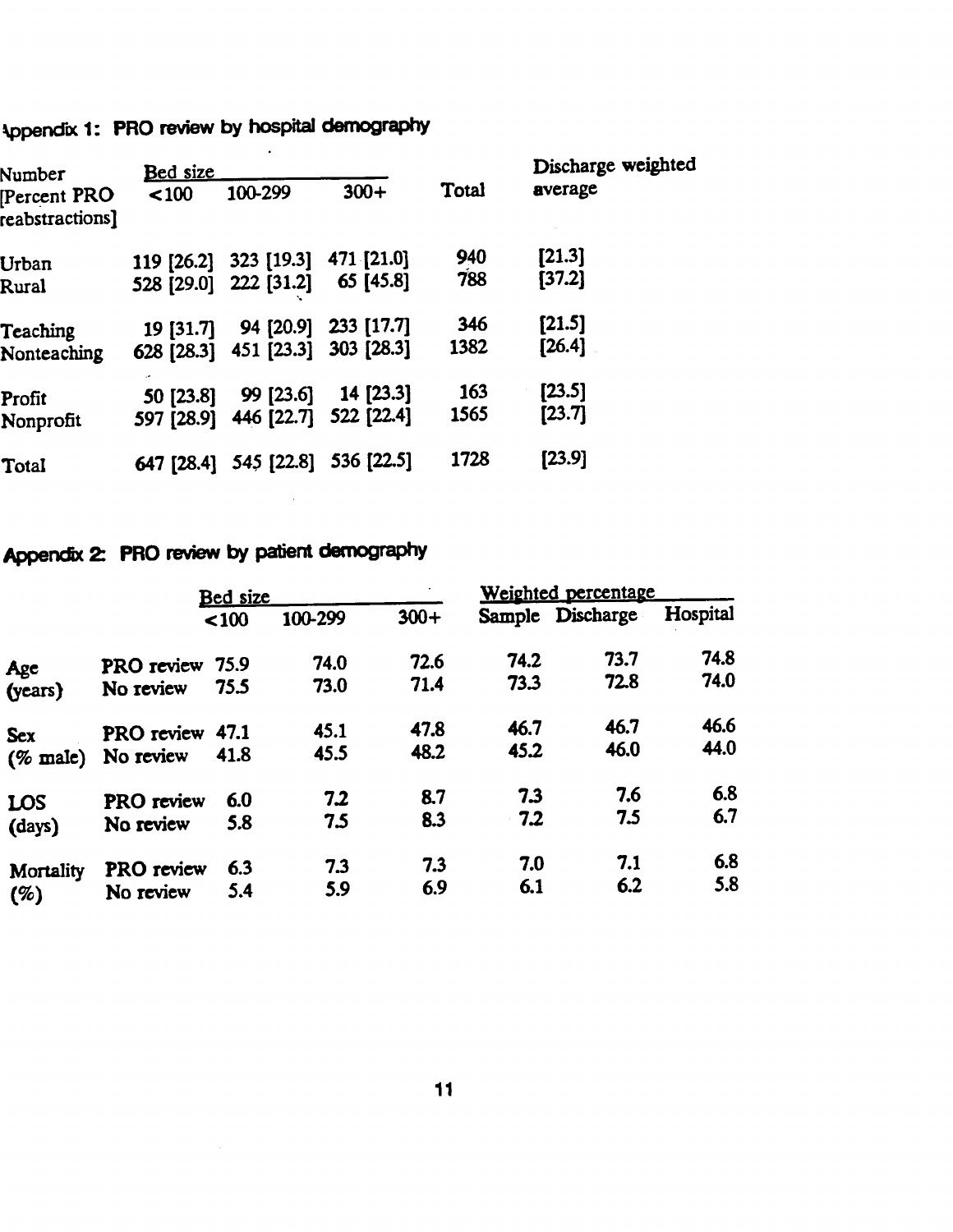|  | ppendix 3: PRO coding accuracy by hospital demograph, |  |  |  |
|--|-------------------------------------------------------|--|--|--|
|--|-------------------------------------------------------|--|--|--|

 $\mathcal{L}_{\mathcal{A}}$ 

| Vumber                                                        | Bed size |           |                                                      | Weighted percentage     |            |                  |                    |                    |
|---------------------------------------------------------------|----------|-----------|------------------------------------------------------|-------------------------|------------|------------------|--------------------|--------------------|
| Percent correct]                                              |          | < 100     | 100-299                                              | $300+$ Total            |            |                  | Sample Discharge   | Hospital           |
| Urban<br>Rural                                                |          |           | 87 [73.1] 245 [75.9]<br>370 [70.1] 172 [77.5]        | 398 [79.9]<br>24 [63.2] | 730<br>566 | [77.6]<br>[71.8] | [78.1]<br>$[72.6]$ | [75.1]<br>[71.4]   |
| Teaching<br>Nonteaching 446 [71.0] 345 [76.5] 234 [77.2] 1025 |          | 11 [57.9] |                                                      | 72 [76.6] 188 [80.7]    | 271        | [78.3]<br>[74.2] | [79.1]<br>[75.2]   | [67.6]<br>[73.8]   |
| Profit<br>Nonprofit                                           |          | 38 [76.0] | 68 [68.7]<br>419 [70.2] 349 [78.3] 416 [79.7] 1184 · | 6 [42.9]                | 112        | [68.7]<br>[75.7] | [67.0]<br>[77.1]   | [68.4]<br>$[74.3]$ |
| Total                                                         |          |           | 457 [70.6] 417 [76.5] 422 [78.7] 1296                |                         |            | [75.0]           | [78.1]             | [73.8]             |

# Appendix 4: FI coding accuracy by hospital demography

|                                      | <u>Bed size</u> |            |            |       | Weighted percentage |        |          |
|--------------------------------------|-----------------|------------|------------|-------|---------------------|--------|----------|
| Number<br>[Percent accurate] $<$ 100 |                 | 100-299    | $300+$     | Total | Sample Discharge    |        | Hospital |
| Urban                                | 94 [79.0]       | 268 [83.0] | 399 [84.7] | 761   | [82.2]              | [83.0] | [81.2]   |
| Rural                                | 391 [74.1]      | 185 [83.3] | 51 [78.5]  | 627   | [78.6]              | [79.5] | [77.8]   |
| Teaching                             | 13 [68.4]       | 77 [81.9]  | 200 [85.8] | 290   | [78.7]              | [81.2] | [75.6]   |
| Nonteaching                          | 472 [75.2]      | 376 [83.4] | 250 [82.5] | 1098  | [80.3]              | [81.5] | [79.0]   |
| Profit                               | 39 [78.0]       | 79 [79.8]  | 9 [64.3]   | 127   | [74.0]              | [72.6] | [76.4]   |
| Nonprofit                            | 446 [74.7]      | 374 [83.9] | 441 [84.5] | 1261  | [81.0]              | [82.4] | [79.2]   |
| Total                                | 485 [75.0]      | 453 [83.1] | 450 [84.0] | 1388  | [80.7]              | [81.8] | [79.1]   |

# Appendix 5: PRO coding accuracy by patient demographics

|               | Correct | Incorrect |
|---------------|---------|-----------|
| Age (years)   | 74.1    | 74.9      |
| Sex (% male)  | 46.8    | 46.5      |
| LOS (days)    | 7.3     | 6.9       |
| Mortality (%) | 6.3     | 8.3       |